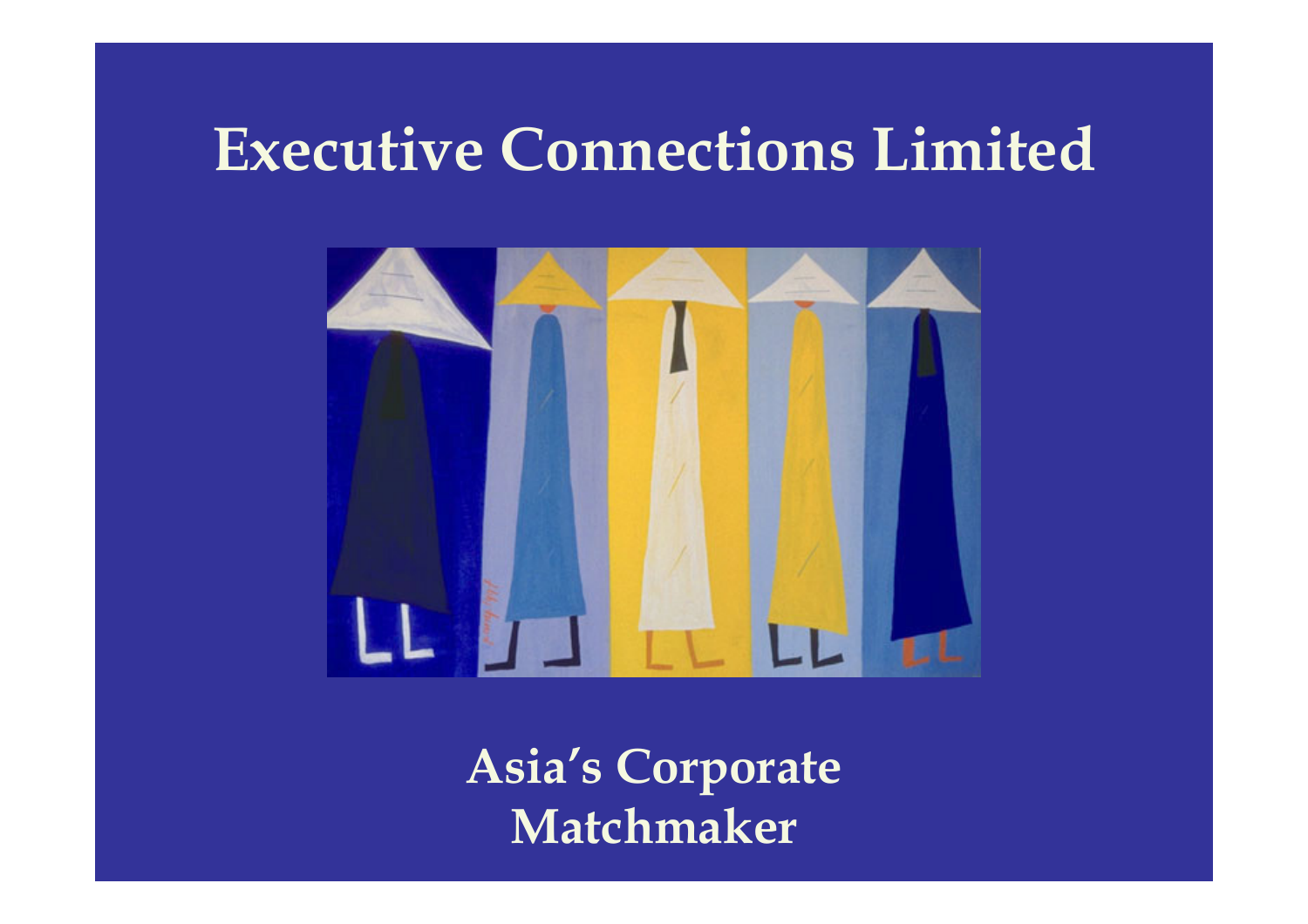

# **Who We Are**

- ♦ Executive Connections Limited is a corporate match-maker. We introduce candidates who will dramatically impact your organisation.
- ♦ Team members have both Asian and Western business and cultural orientations. We leverage our strengths and knowledge to identify and evaluate candidates who get the job done. Clients use our ability to bridge cultures to attract leaders effective in Asia.
- ♦ We take the time to thoroughly understand your company and job requirements. We do not stop until we find the right person for the job.
- ♦ Our sophisticated data retrieval system and search methodology quickly and efficiently pinpoints suitable candidate.
- ♦ We sell your organisation and career opportunity to the hi-fliers who are not looking for jobs.
- ♦We are expert in Asia with most placements in China and Hong Kong.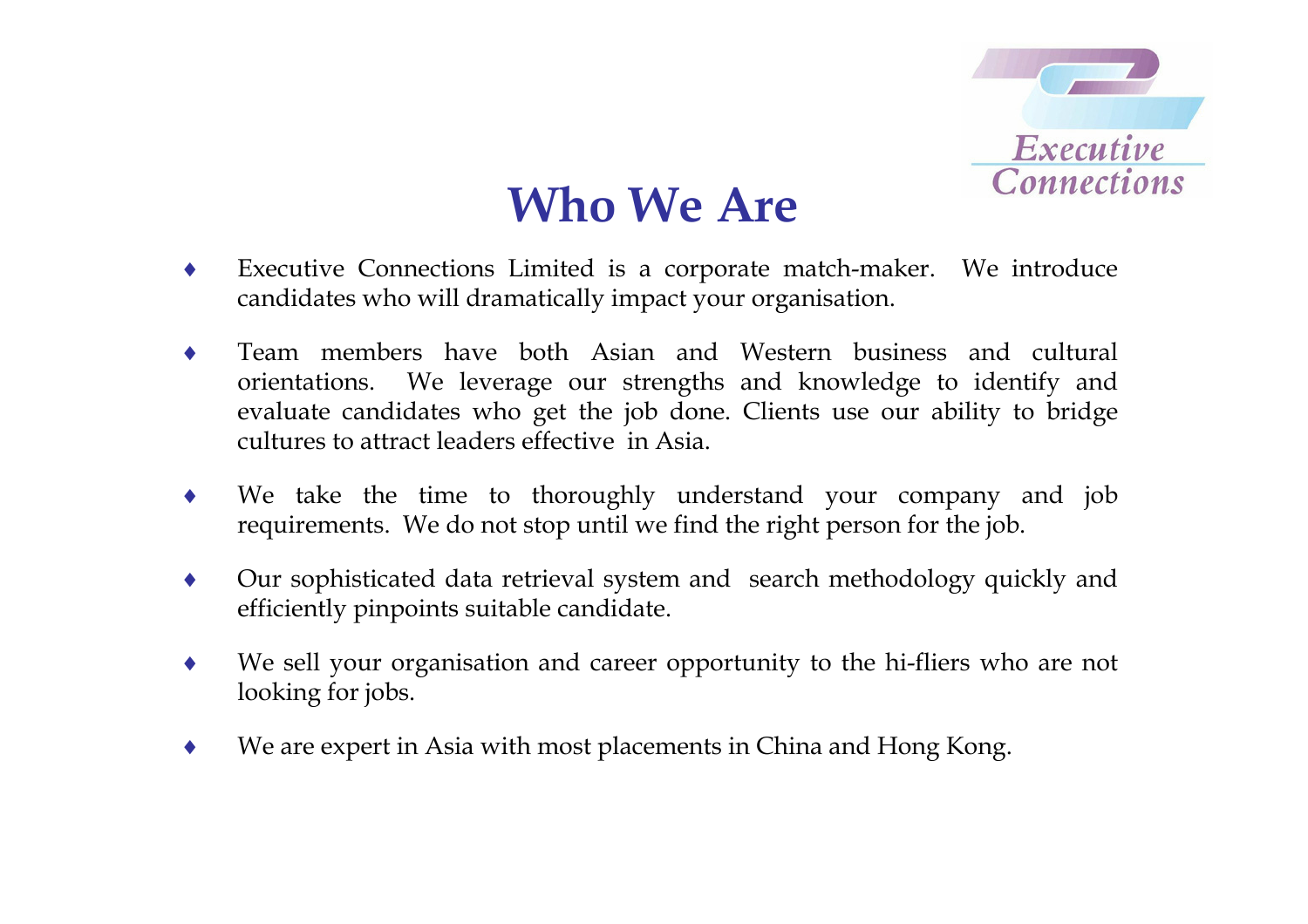

# **Search Methodology**

- ♦**Database of over 50,000 candidates and over 25,000 companies**
- ♦ **Cover 80% of the candidates in the market for each executive search assignment**
- ♦**Telephone research and selection**

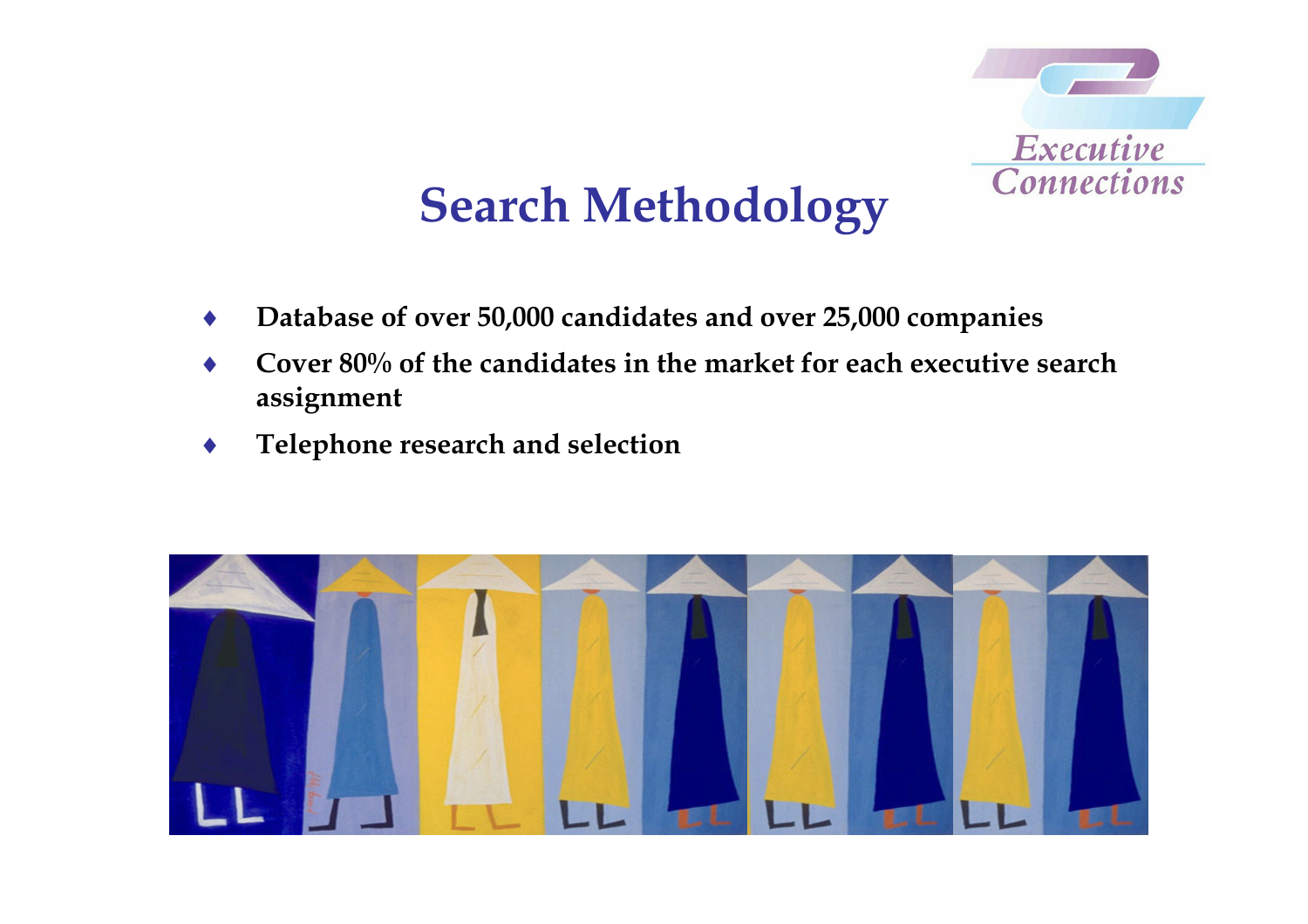

# **Search Process**



*Potential Candidates*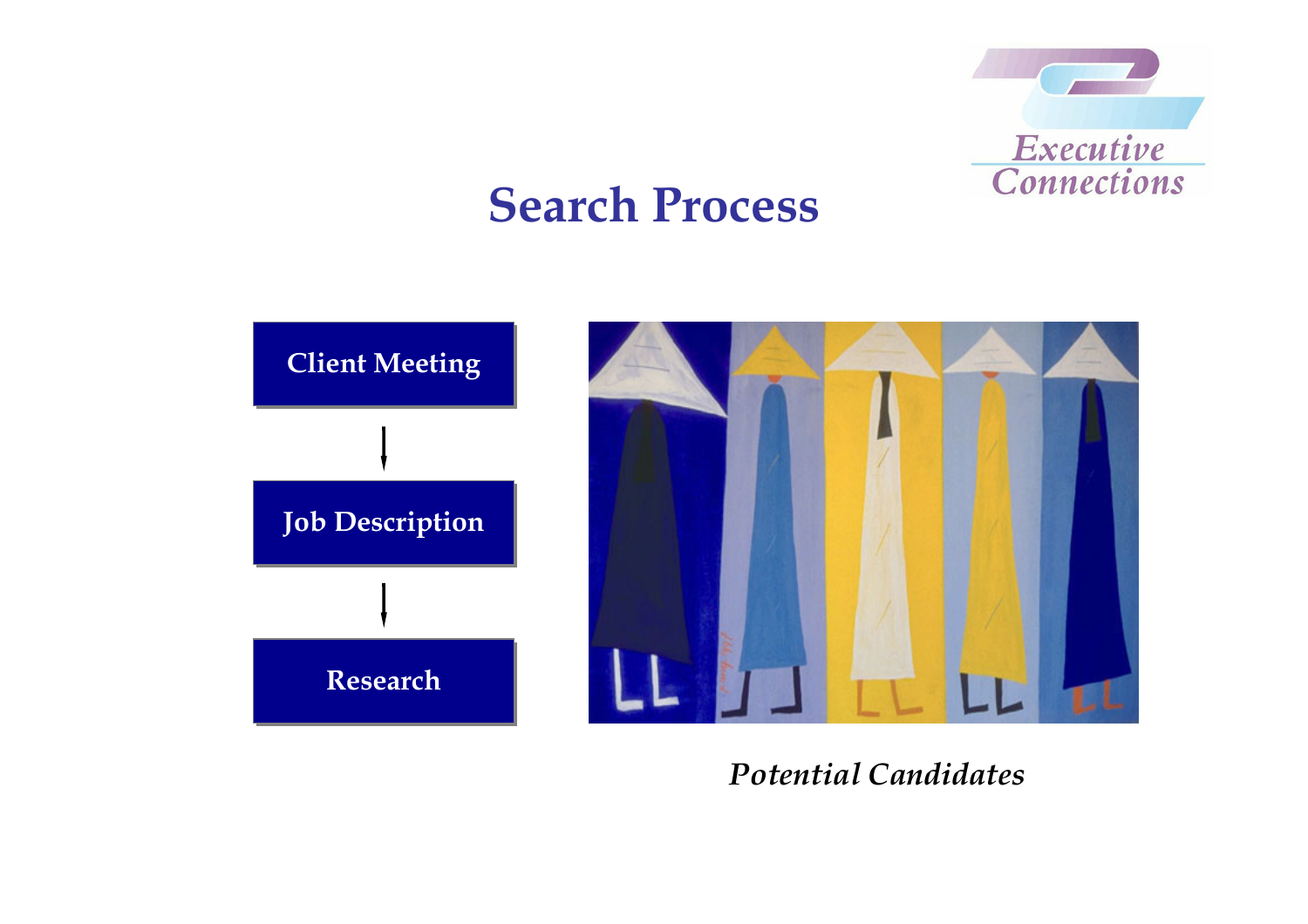

# **Search Process**



*Outstanding Performers*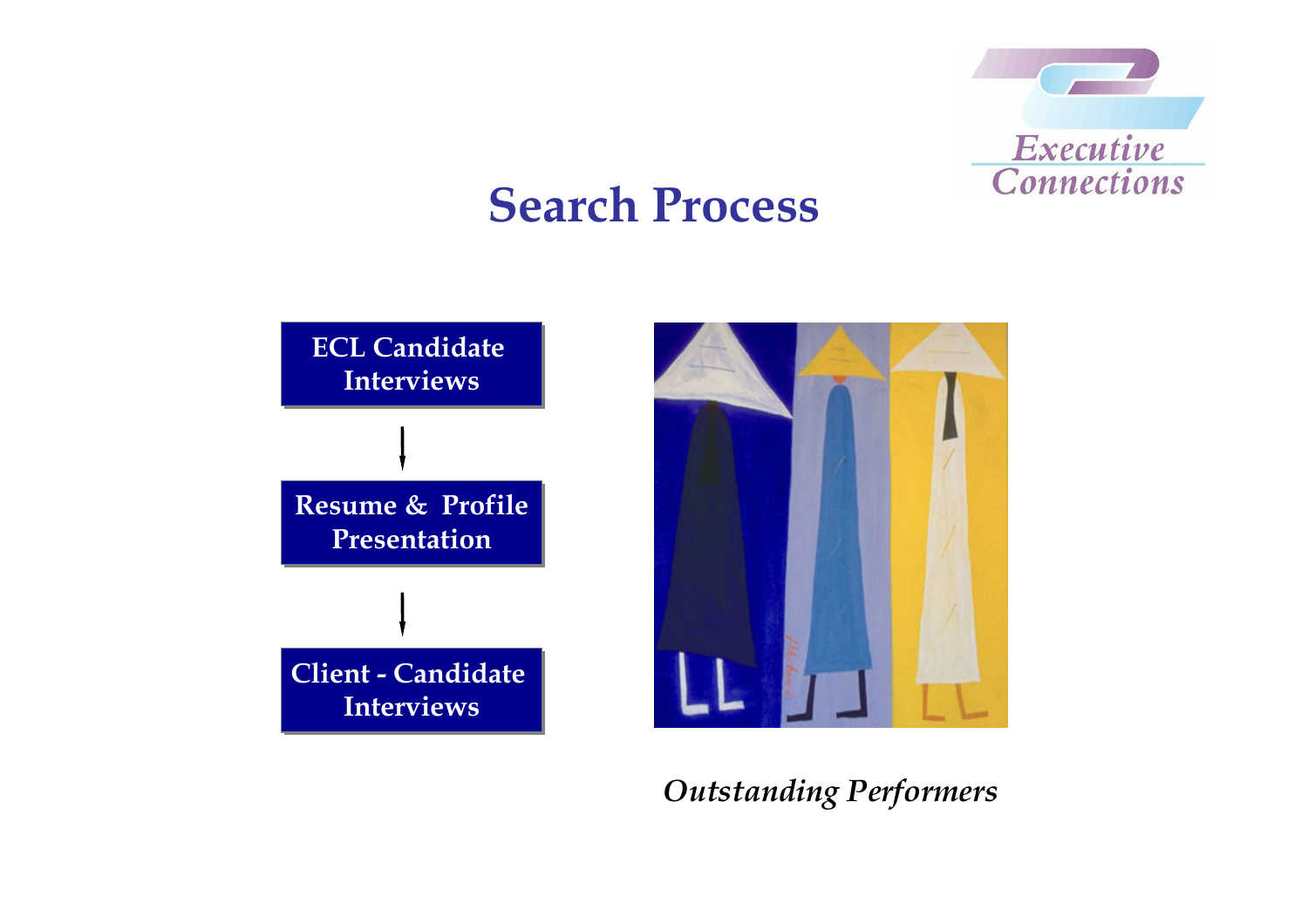

# **Search Process**



## *The Leader Who Delivers Results*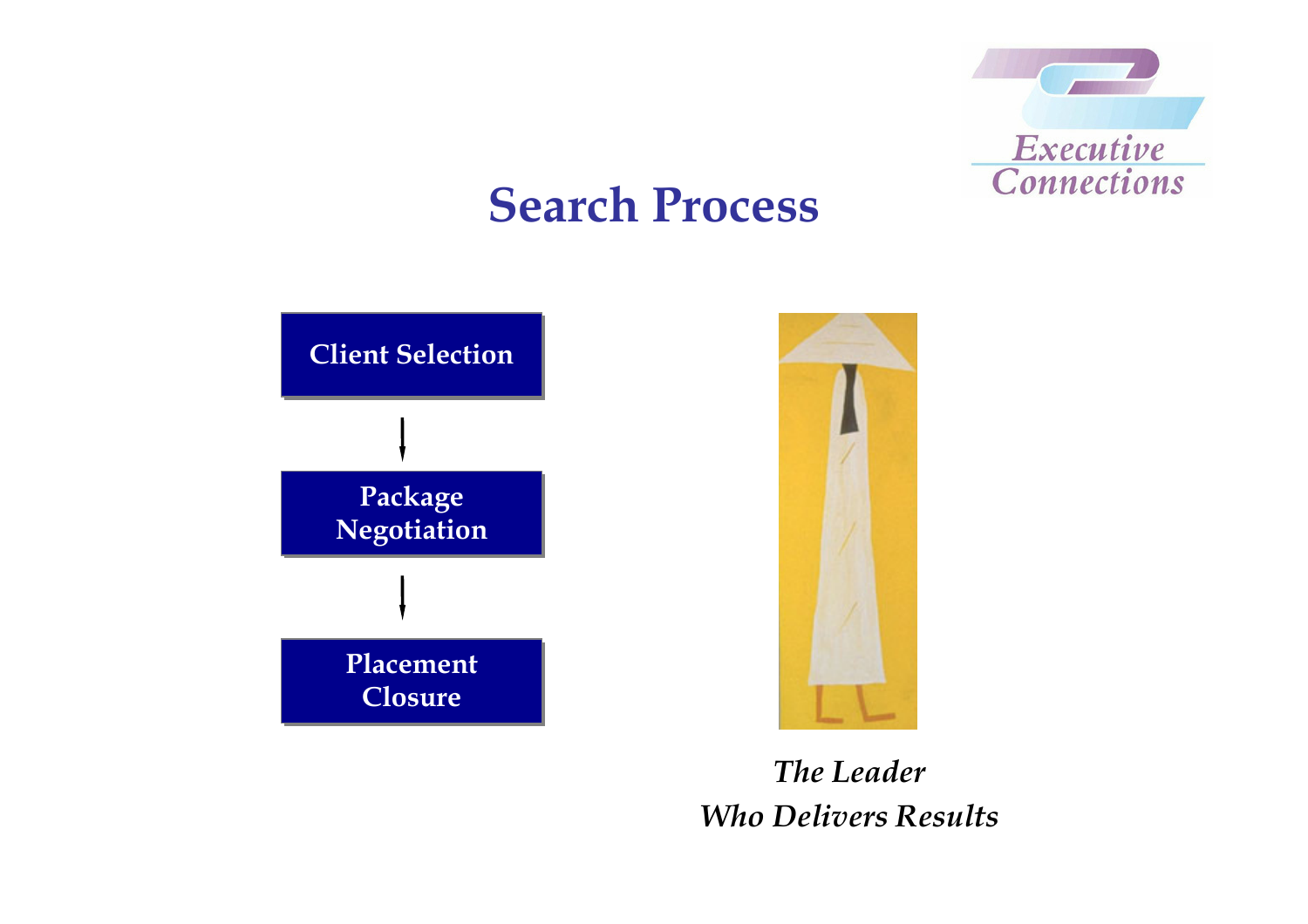# **Job Description**



**Your Ideal** 

Candidate



#### The Client

Dur Gregna i luga Agencio giordingungo il vino vigindivida sulle agreeding US\$ E Vallice. Tax rempt by but to entity division at follows:

- Staries, Crescentraciad Cisaciae
- Home Dire Hurdwurs und Tools
- **Citize Produce**
- lotrariussels Crased Play
- Poet Propinsion, Costroy and Service  $\blacksquare$

Burb division business, well-known brund outres under in music stream in Ass, research by our endirected buying and quality sentrums off res to source. and respect products to Taiwan, Cates and Hoog Koog. There are a result of 106scretoyses to resing too. M of wearen analonand to Hoog Koog. The sales volume synada US\$ 320 million

Renearly, rise America is beadquarters anguined a quarter of well-known branch and norremorpsrising at Afric research Digital discomplay, associatement as a ters own direction at the American beadquarters with plans to torream the room puoyi Asua Suyang Sus drumuntuly ta rashurus wate rashurus.<br>plumung oo pumbuuag ower USA ballino by 2005.

#### r Paritian - Director of Sourcing

### Your **Requirements**

Your

**Company** 

jorneg for Yire President of Ciperances to ad so Corrugal Hissel, forsumertesitel<br>Idelain will te responsible for enaciging 16 chemicodisers brand to Taiwao and og Koog sourring unter i of US\$40 online personalen. Tassurrestul radiolans<br>Tasnegoosúdister role division sod asces et rolstouring sourcinverio rols Ales i sonnpand foarfoasurraistul raodidan will double foabusions in ooa yar as rastioned Suns offers swims from importing products ramage rand pumsum. plunog orden rarouga rase own auying officer

> **Concessions** and the affilms was the state about the extra state from the constant that



Tax surrestal ruodidum stouid oor taxoolyu overtuodioog prohesiood turu. Summan searches was not lookly for American refer to make rising as to four sperings on Sode. Perunas as studier risinger und mournament, für surrestal radiation will push four main to develop one product ranges and produce comprehensive of a produce the control of the produce of the produce of the produce of the produce of<br>The comprehensive of the control of the control of the control of the company of will mours the number of formrow with whom they concurr by plannig larger volume of business with bay form ite in order to supprove quality and reduceprime rasmay developing good retinocran with rasmanappliers. Proufly, rassurrestul rundidum will merur stuff for four off me to Shepting und Shungaut is order to further expued rise business

#### The Conditions

Vibris being a rapable mer bandrong sourcinve who ran genero rhe deciri, rhe surrestal riodidim must be job to "see for big pitture", being job to smumins business promeses and promotions. He/She must be rupable of reakageming milly were awagement or send

Tax surrentul ruodidum will as ruguals of selling any air ideas and influencing rollsugue in ras region us well us to ras United State rating a well-respond ideal and by arbowing agreed upon goals. He/Soe will be a driver who builds. un restrachdsgraued grou is of earley subgroups.

#### Specific Kapticonario

- . Possesse a netury degree from a well negaried roomunoo of logical laming
- . Good Regists and Mandano recognational statis are cruedarory, Communicações sale anadormaçãos
- . Circula of driving rise business, being burdworking work pushing its gemoulin and manufaing good main spirit
- . Posteries on her roughly years of business expensors wirking a buying office. . Ciguals of renewing with residence with American severities and dereins mutare.
- . High degree of randigeons and problem raising statis

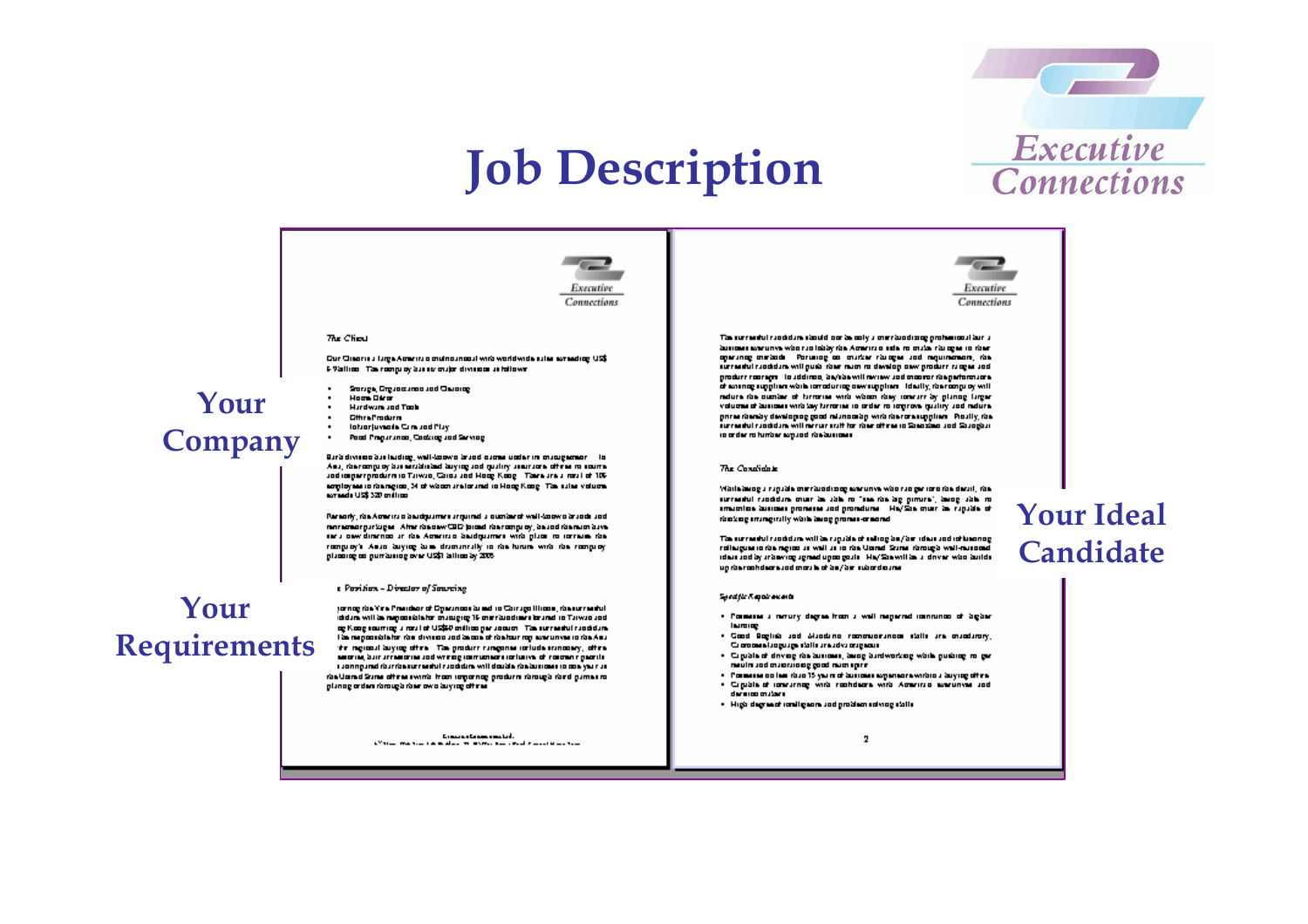## **Candidate Resume**

Executive

**Connections** 

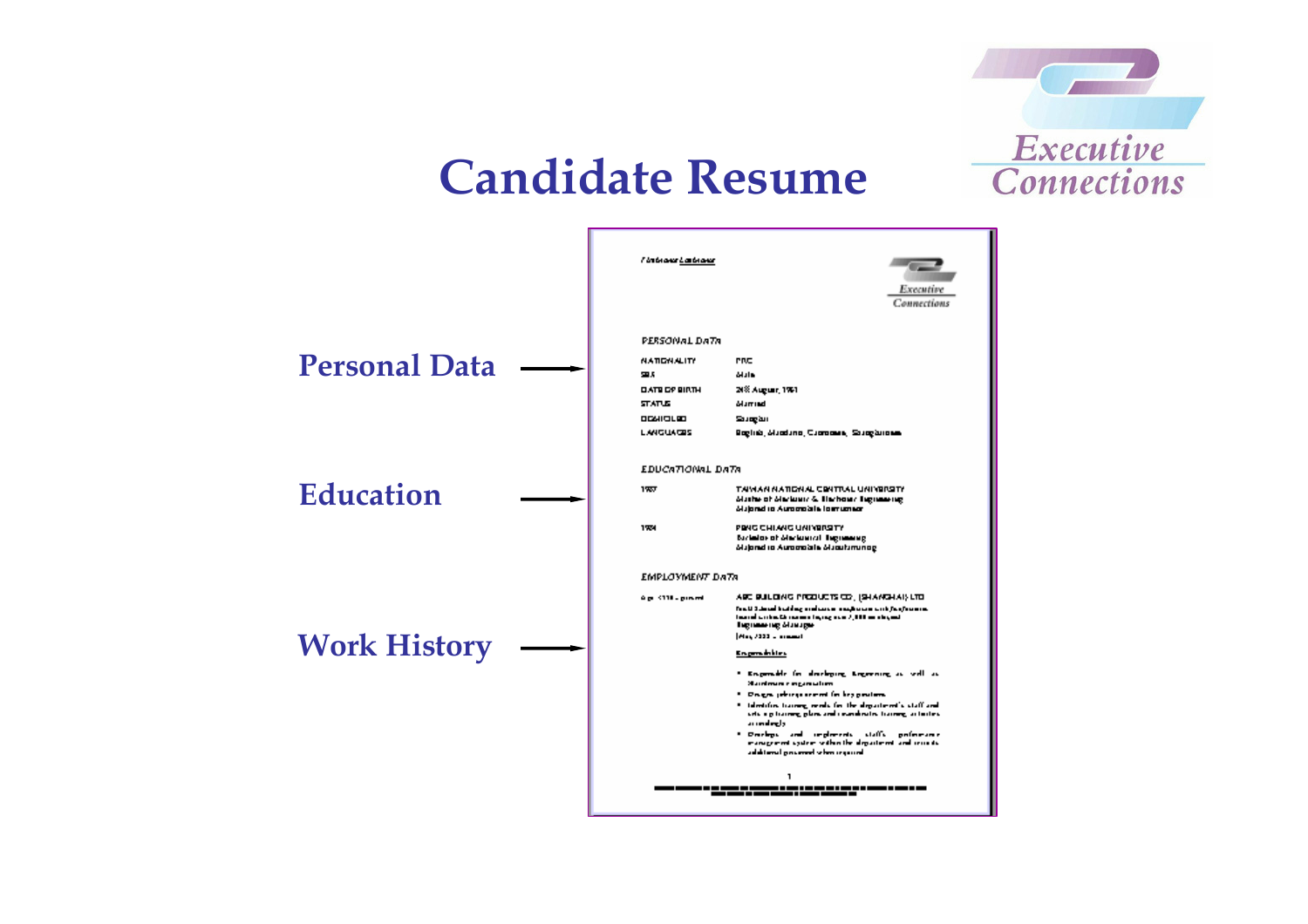## **Candidate Profile**

| <b>Executive</b>   |  |
|--------------------|--|
| <b>Connections</b> |  |

**Salary** 

**Details** 

| Primate Bi Can Edentical                                            | Executive<br>Connections |  |  |  |  |
|---------------------------------------------------------------------|--------------------------|--|--|--|--|
| * Numerat⊂heor<br>ᇟ                                                 | Böttli: Numadomumum rom  |  |  |  |  |
| œ<br>Numerat Computer                                               |                          |  |  |  |  |
| PROSE Circlyo Norma                                                 | 9661L: Islaargaara mm    |  |  |  |  |
| DATE 20% November, 2001                                             |                          |  |  |  |  |
| SURRET : Condidated -Condidate for the past lon of Quality Birector |                          |  |  |  |  |
| An of pages (malandong thesipage) — III                             |                          |  |  |  |  |
| Our Dugi,                                                           |                          |  |  |  |  |

Condidated is sailable for this ganition for the following masons.

### **Strengths**

- . Cloddan Automaty amogas Construction recognity for specifies to beling formers upply Six Signs and order quality made to improve their produit guality and emaintenance produce produces. His arm as the re-bound SySgm) separated does one of the milosopic that regard. This has provided am with exposure to overy different types of furthry securitors.
- . In iddings, as previously worked writes (Company C) anothogy sender role. where he was working with their suppliers assuming them to torplemioning. Semiquality processes and procedures inclusive of SacSignal practices to improve. raur quality. About 35 k of risk (Company Ca) forming on longer required 10C. rammon Taxwa un hombli was Cioddan Anobun rai roll.
- . Claddum Andoys ha unar as rolving process experience problem und in regreving predum quality and spectrum con. He enjoys rase land of challenge. and as a very good arward as does.
- . Cloddun A air beac working to Coos rone 1996 for well-required matrosmoute sura se Company A, Company B, a Tawanees rempsoy rian availarmed LED reasonable, and Company C. He are a newed of responsing the quality roomed symbols and rise provise suggestering symbols wirked riseas **ROJOM**

**Weaknesses** 

#### laterii a succionava for tivia ganition or c

- . Croddunk Adour compute Croncous
- . He'sse continued or enabled to rise Ucental States. Although its last worked with rias Armentum, las se converyusamentes to las verital normitantum ou style.

**Creative Creatives List** hill from Deb has left Bolding 1990 De Years Brook Casters Reng Zeag 14.1220 2222 / 04.2 Post 223 223 / 04.1 Employment around the

Condidate A



#### Sacigrand Natur:

Cloddun A grew up to Tawas and engled to Tasso at its Tawas Nangell Cultural University. There he samed horizon Barbelor of Streams ad has Mammed of Shiorano Markuorul und Elermoni Bogioarnog

After graduancy, be spective years working as a Meagons Offmer to the Tawao. Aray After recolling carduly, as board Company Ara (uly 1992. His worked uni Any Ahernany Integrations, a power-survey of the survey of the survey and the survey of the survey and the Timor Integrate of the Second Seconds and the Timor Integrate of the Second Seconds and the Second Seconds and the write the Head of Quality based to Compo. During this now, he also wrote some paper, coast work was noted "Sreading Experimental Deegs to foreing the rise. Pronunce Situm on Praguery Soft of Suture Mouer Quartz Place" ward was presend in its 1995 Company Symposium

to rise quality work rise is definer Mororota, ise forward on responsing promessaga senag asalaati walisha uuag aa aaw ra lammoo kas oo sulli pradum quulity. and attenuary of the lines. He amoded various course to learn Sat Signal rook in uddings to DDB, PMBA usd SPC. He wus goe of two people to Tuesdo who were Johns "survive" for Mororals milolog, recroting all for Six Sigens resime time. aramagu SvSgmuralamian witan aranga zinasi

Condidate Na comert solary by

| 中国       | ٠ | HK\$25,000 x 13 | - HK\$325.000   |
|----------|---|-----------------|-----------------|
| Beau 200 | ٠ | HK\$75,000 x 4  | $-$ HK\$300,000 |
| Total    |   |                 | - HK\$425,0000  |

Please learne to own types would like rooms rise rundedate.

Bar regirds,

Circlys Normetus

z **. . . . . . . .** <u>. . . . . . . . . . .</u> .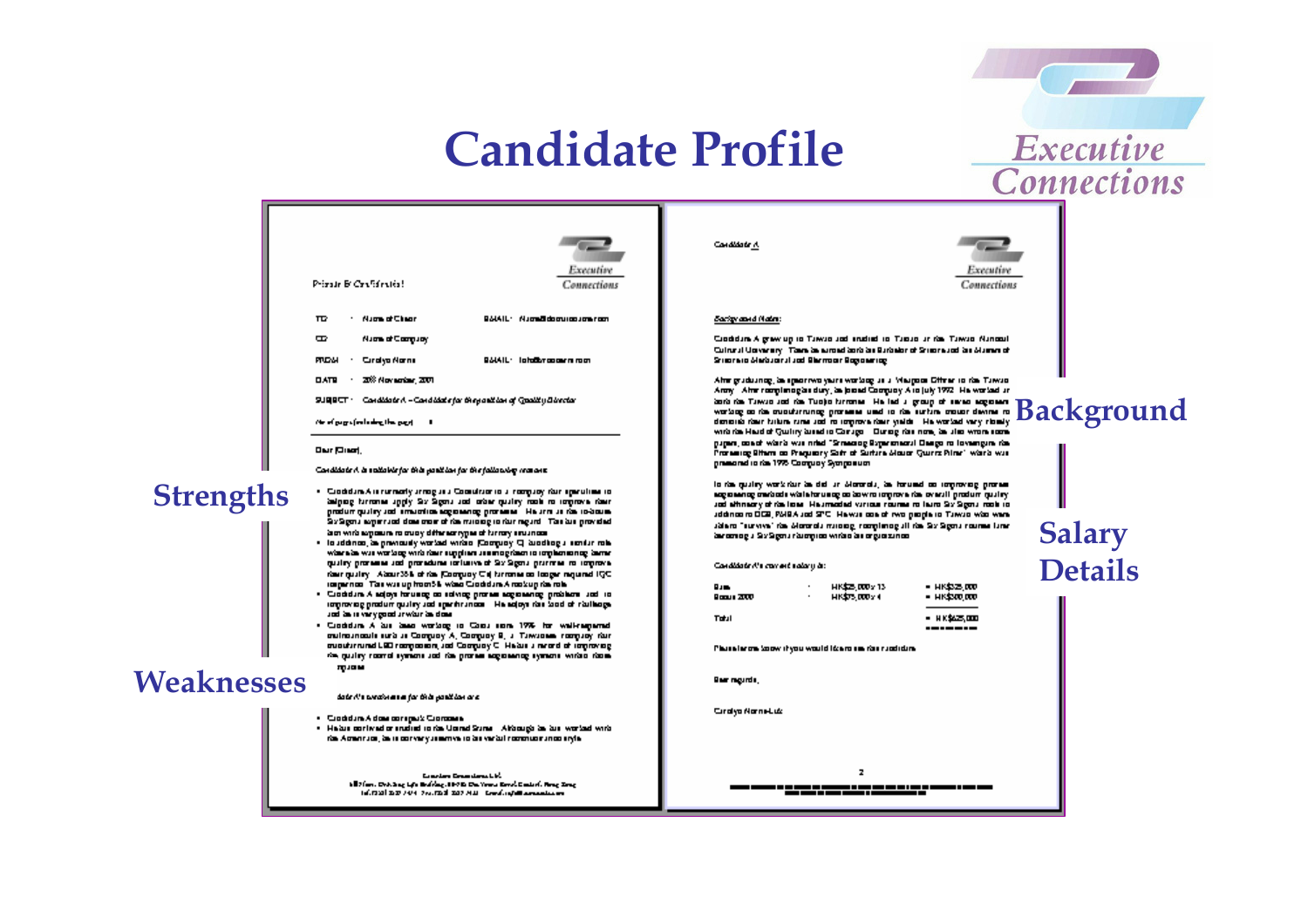

# **Completed Assignments**

•

•

- • Financial Controllers and **Directors**
- •Managing Directors
- •General Managers
- •Plant Managers
- •Asia Pacific Regional Directors
- •Account Directors/Managers
- • Human Resource Directors/Managers
- •Sales Directors/Managers
- • Country Sales Directors/Managers
- •Quality Directors/Managers
- •Technical Directors/Managers
- •Production Managers
- •Merchandising Directors/Managers
- • Vice President - Corporate Communications
- •Regional MIS/IT Managers
- •Logistics Directors/Managers
- •Purchasing Directors
- • Engineering Managers
	- Industrial/Process
	- Electronic
	- Mechanical
	- Optical
	- Product Development
	- Facility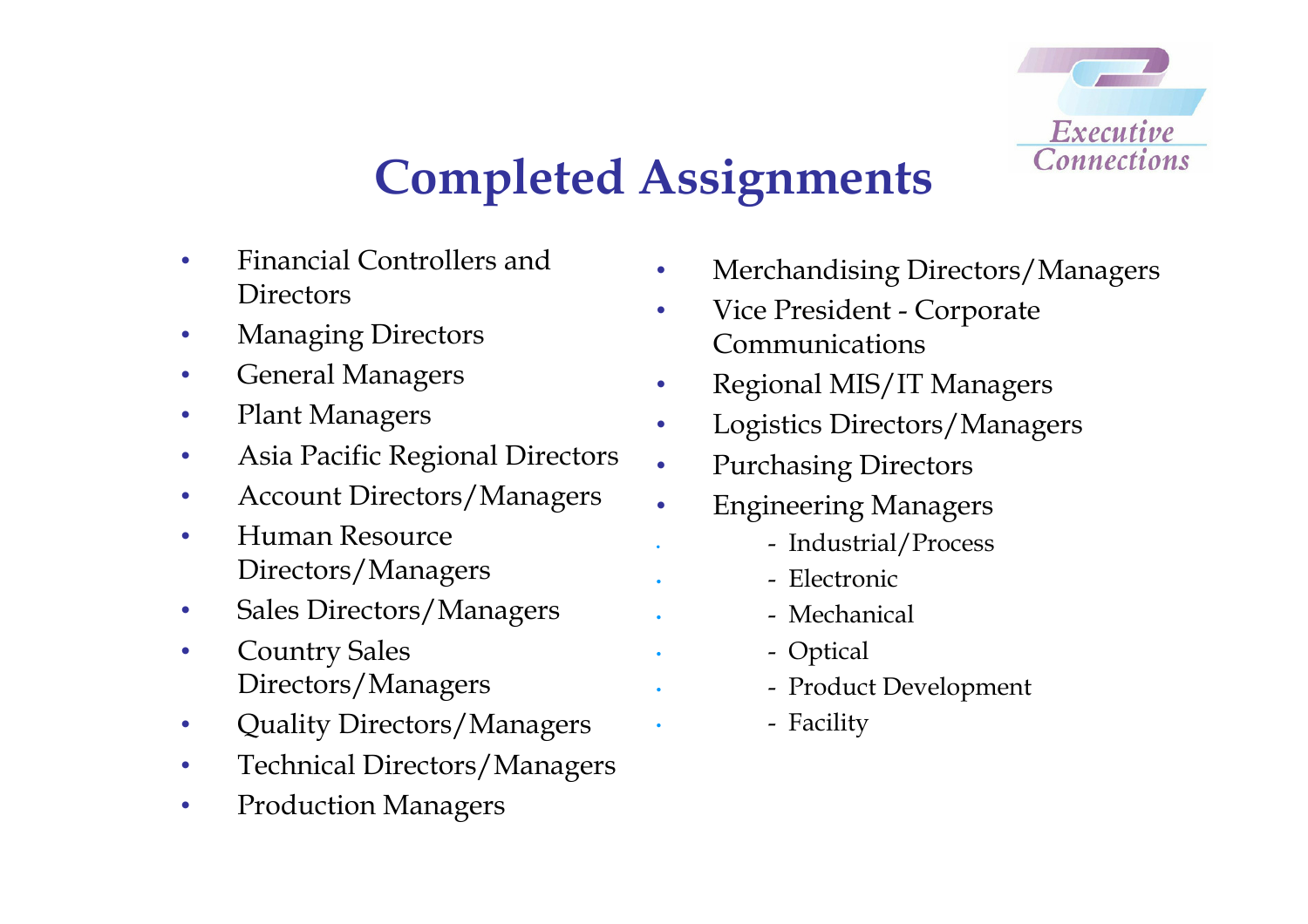

# **Message from our Managing Director**

"A corporate matchmaker finds the leaders with the requisite skills sets and values that will make a difference to your company's success in Asia. The consultants, researchers and support staff at Executive Connections Ltd. are dedicated to finding the best candidates for your organisation. We have over forty years of combined experience in Asia and our staff have either worked in Western companies or studied abroad. As a result, we have an in-depth knowledge of the region and an ability to bridge the cultures between our Western clientele and Asian candidates.

After developing an in-depth understanding of your culture, products, services, plans and goals, we find and introduce to you the leaders who will make your company succeed. Our business is built on solid principals of integrity and trust and we are dedicated to our client's success in hiring the leaders who will make all the difference."

*Carolyn Norris-Luk Managing Director*